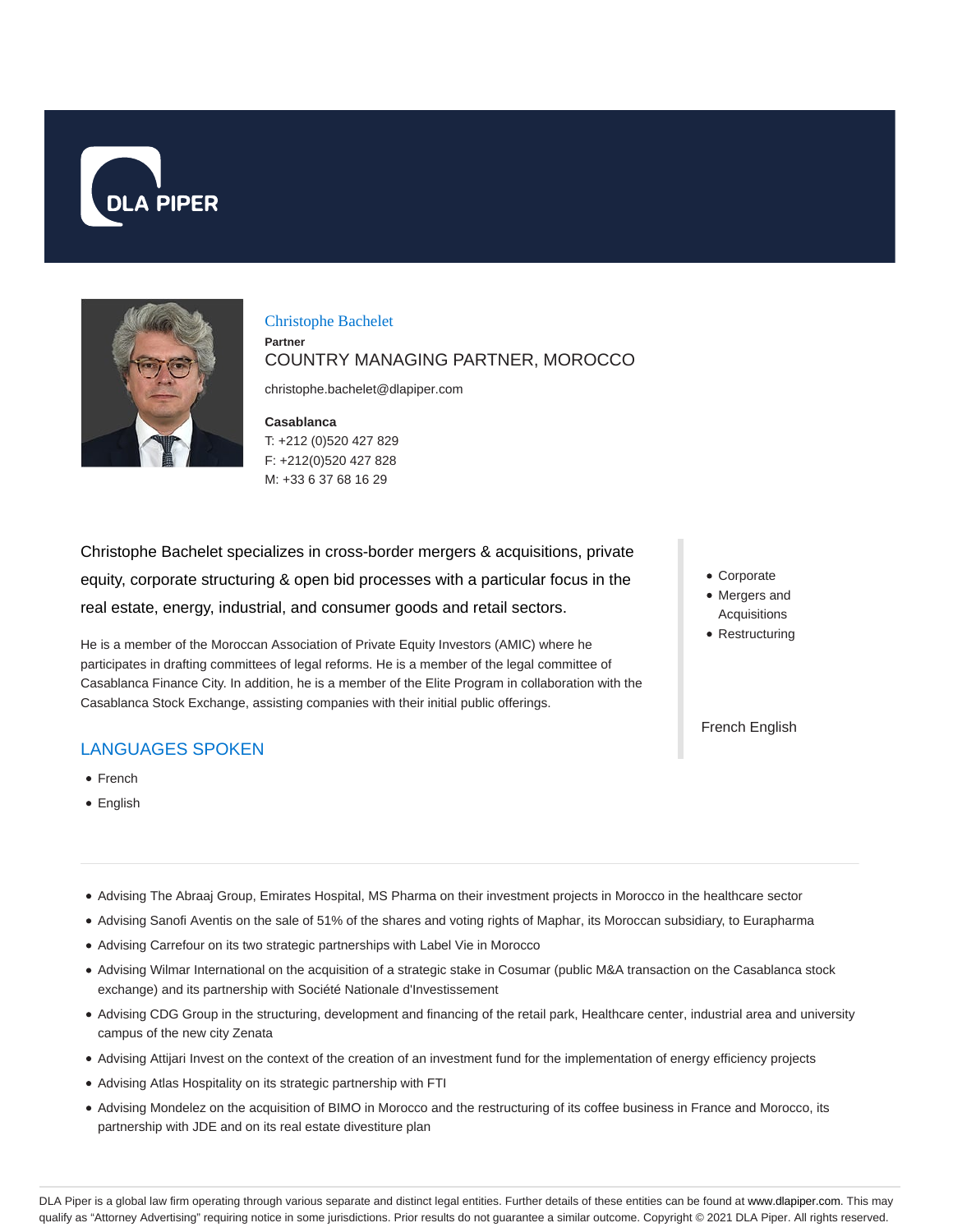- Advising the Moroccan State on the sale of a strategic stake in Somed
- Véolia Environnement Maroc on its project of partnership in the collection and reprocessing of medical waste

### **CREDENTIALS**

### **Recognitions**

Christophe has been ranked by Jeune Afrique in 2017, as one of the top 50 lawyers in Francophone Africa.

## **Education**

- HEC-ESCP, Postgraduate Degree in International Management and Law
- University of Paris X Nanterre, Postgraduate Degree in Business law (DEA)
- $\bullet$  Institut Commercial Supérieur, Professional Accounting Degree (DPECF)

## **Memberships**

Partner of the Elite Program in collaboration with the Casablanca Stock Exchange

### INSIGHTS

Christophe is a regular lecturer at ICC Casablanca, the International University of Rabat and the Moroccan Institute of Board Members on M&A and corporate governance topics. He is also a member of the Moroccan Association of Private Equity Investors (AMIC) where he participates as a part of the drafting committees of legal reforms.

## **Publications**

**Morocco: Horizon Scanning 2022**

18 January 2022 Africa Connected

**Morocco - Global bribery offenses guide**

11 January 2022

#### **Africa Energy Futures: Morocco**

19 November 2021

In 2009, the Kingdom of Morocco launched an ambitious energy strategy which essentially seeks to increase the country's total power and share of renewables in the energy mix. The objective was to reach a 42% share of renewable energy of total power production capacity by 2020.